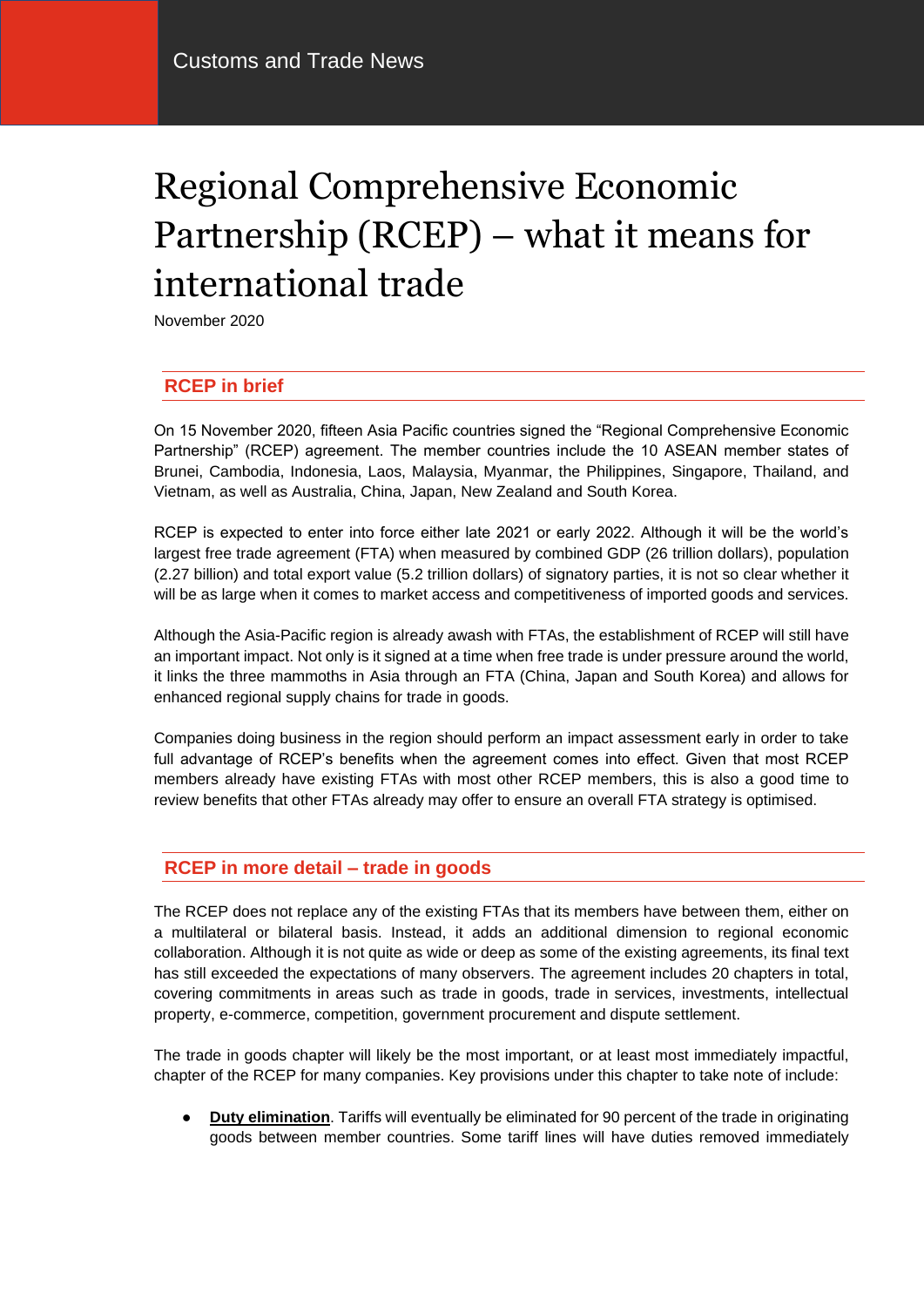when the RCEP enters into force, while others will see duties eliminated over a period of time. There are also product categories that may not be subject to duty reduction at all. Industries most affected will be those that traditionally carry high duty rates, such as food, agriculture, consumer good and automotive. It should also be noted that tariff reductions may vary depending on the precise RCEP country of origin. For example, a product originating in – say – New Zealand, may still be subject to a different reduced rate of duty to one originating in – say – China, when imported into South Korea.

- **Rules of origin.** All members have agreed to apply consistent rules of origin for all products. This means that once you can demonstrate a product meets the RCEP origin criteria, it will do so in all member countries. This is a critical benefit under RCEP as companies do not have to worry about satisfying multiple rules across different agreements.
- **Cumulation**. Originating materials from any RCEP member that are used in another member as inputs in the production of another product can be counted as originating content when determining the origin of the subsequent product. This will be an important benefit over other available FTAs as it offers greater flexibility on sourcing.
- **Certification of origin.** A notable provision that is not present in many other agreements in Asia is the gradual introduction of self-certification of origin. Initially, only authorized exporters will be allowed to self-certify the originating status of exported goods. All other exporters will be required to apply for certificates of origin from an issuing authority in the country of export. However, after an initial transition period, member states will be required to allow exporters and producers to self-certify origin by producing a so-called Declaration of Origin.

For most RCEP members, the agreement does not initially allow for importers to self-certify originating status. The agreement provides that member states are to conduct a review following RCEP's entry into force regarding whether to allow self-certification by importers.

- **Duty refunds**. Importers who do not claim RCEP benefits at the time of importation may retroactively apply for duty refunds based on the duty rate under RCEP. In practice, this is likely limited to importers that indicate at the time of import that they are planning to use this facility in future.
- **Harmonisation of non-tariff barriers.** Customs procedures, inspections and quarantine measures, and technical standards will be gradually unified, which will contribute towards promoting the development of new cross-border supply chains and enhance the free flow of goods.

# **RCEP in more detail – other aspects**

Although the other aspects of regional economic partnership are less clearly defined and will be harder for companies to benefit from in the short term, companies ignore them at their own peril. A few highlights include the following.

● **Trade in services**. A very wide phrase, covering many aspects of modern economic life. The agreement offers plenty of opportunities for many service providers to offer their trade in other RCEP members. As commitments are very member and industry specific, every company should evaluate the most appropriate mix of opportunities for itself. It should be noted that some members apply a "negative list" (meaning everything is covered unless it is mentioned on this list), while others apply a positive list (meaning only those services as listed will be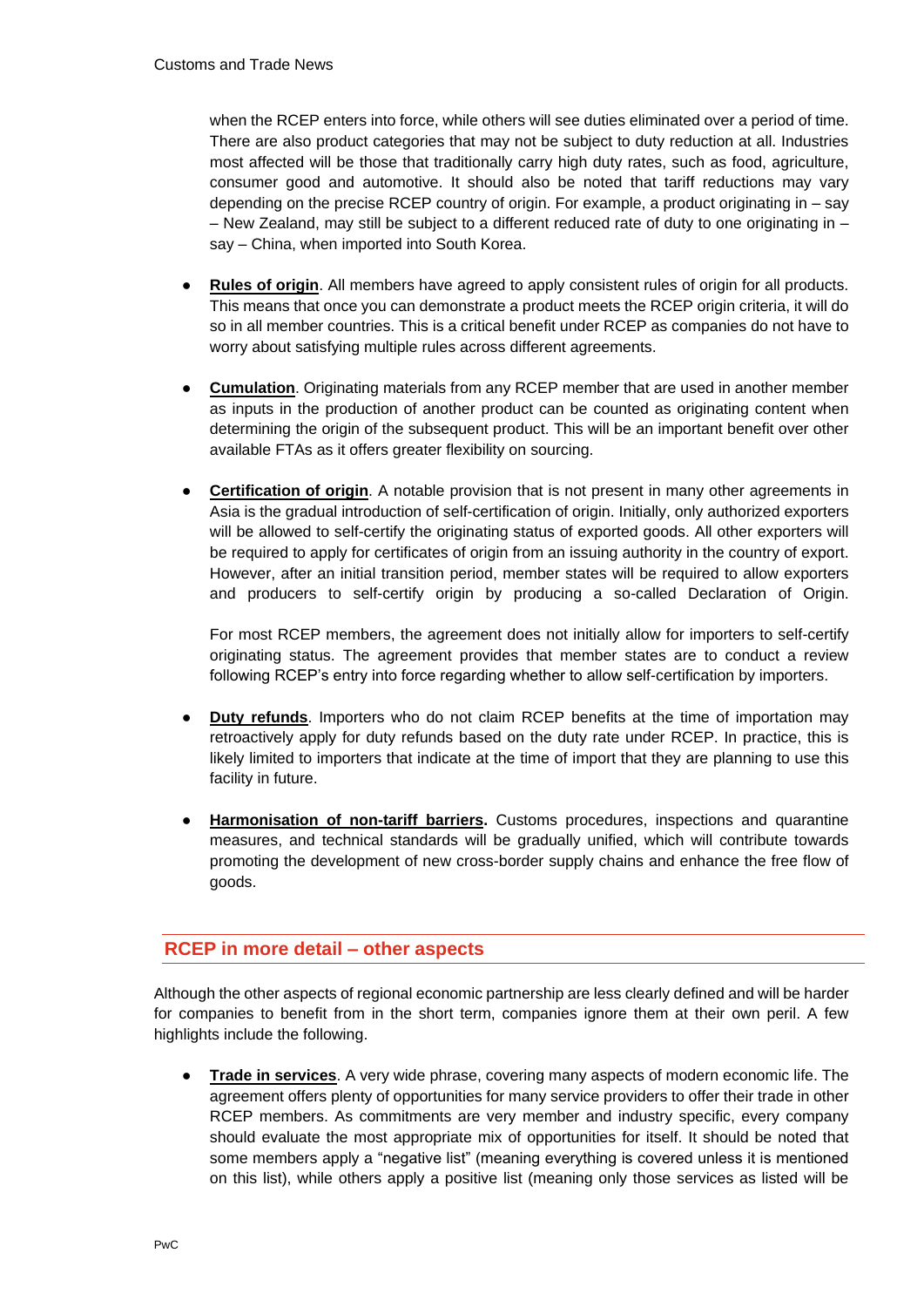open to operators from other RCEP members). Also note that although at a macro-economic level a negative list is often a sign of better opportunities than a positive list, at a microeconomic (company) level the reverse may be the case.

- **Protection**. The chapters on *competition*, *e-commerce*, *intellectual property* and *investment* are very much focused on protecting companies so that they have a fair chance to make the most of their business commitments to RCEP. Although not as deep, commitments tend to go beyond those at World Trade Organization (WTO) level and those already agreed to in existing FTAs.
- **Government procurement.** In a marked addition to the ASEAN+1 agreements, the RCEP makes specific provisions for government procurement. Although the practical impact may be muted to start with, focusing especially on transparency, it is a step in the right direction, especially given the increased levels of government stimulus around the region as a result of the COVID-19 pandemic.
- **Accession of new members**. To be well positioned for growth in the future, RCEP includes a provision to allow non-member countries to submit an expression of interest to join the agreement. This provision will take effect 18 months after the agreement enters into force.

# **PwC Observations**

Before entering fully into force, the RCEP will require a ratification process to be completed by all member countries. The agreement will only take effect after at least six ASEAN member states and three non-ASEAN member states have completed ratification. This can sometimes be a relatively quick process but can also take years in some countries. We expect the agreement to enter into force for most members either in the second half of 2021 or in early 2022.

Compared to other modern regional agreements such as the CPTPP and the ASEAN Trade In Goods Agreement, RCEP has less coverage in terms of depth of many commitments and offers a slower reduction of tariffs. RCEP is also a relatively complex agreement with certain countries having different tariff reduction schedules for different countries of origin within RCEP. The mix of positive and negative lists for trade in services is another example of complexity. It will be important for companies to navigate these differences across the agreement when assessing impact.

Nevertheless, the RCEP will likely have an important impact on the Asia-Pacific region. It will enhance economic integration, promote free trade and facilitate economic growth. Through the formation of stronger value chains across the region, RCEP will also encourage companies to shift focus towards Asia and to intra-regional trade. Historically many Asian exporters have had their focus firmly on the big and rich consumer markets in North America and Europe, but that may well chance, especially as growth is more likely to come in Asian markets.

RCEP will also be the first FTA that Japan has with China and with Korea. This makes RCEP an important agreement for all three countries. For all members, there are many pre-existing FTAs which means there are several trade agreements currently available for companies that can be used today and may already give the benefits offered by RCEP. This should be taken into consideration when assessing the impact of RCEP to ensure the most beneficial agreement is being used.